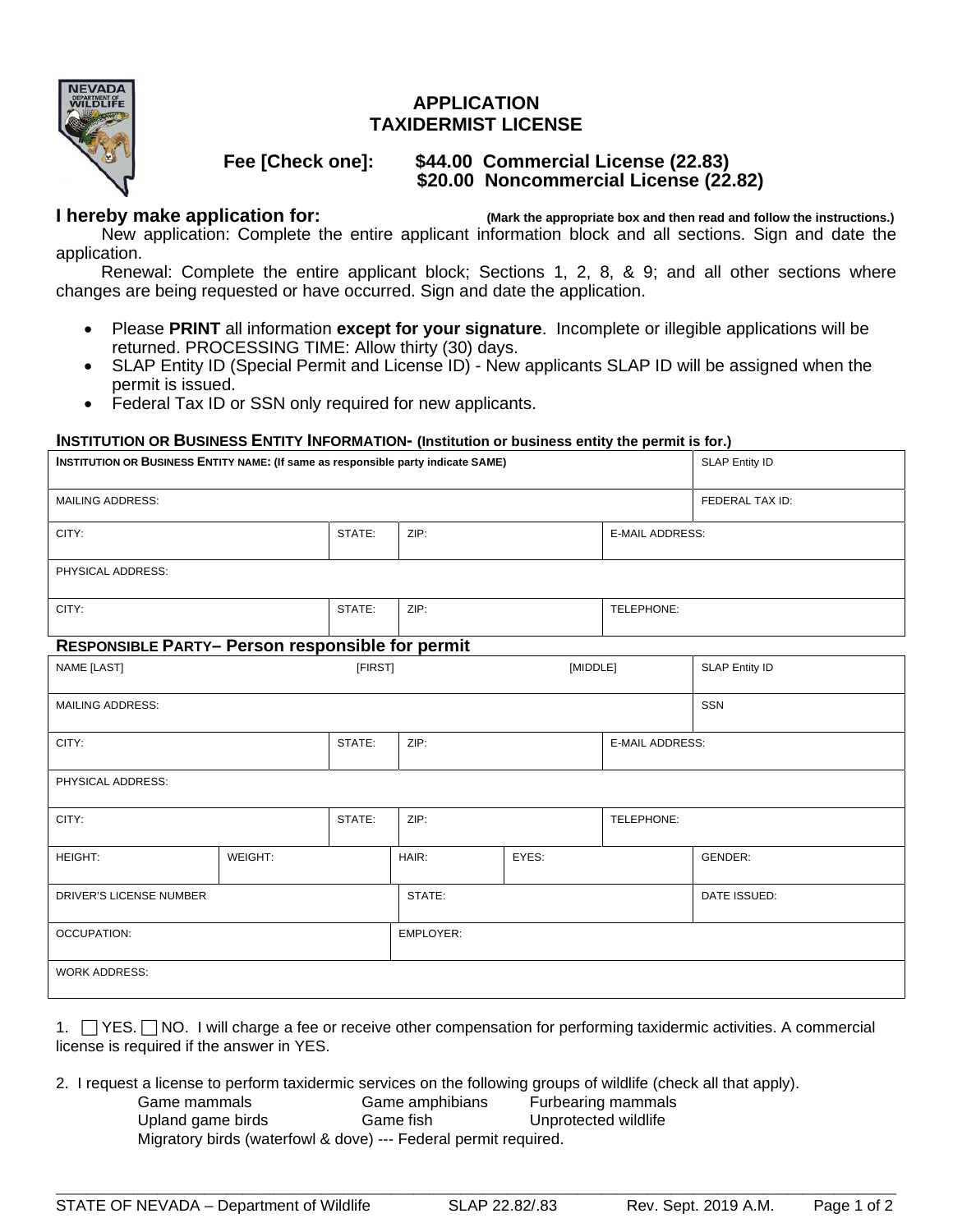3. How long have you been practicing taxidermy? year(s). Describe any formal training which you have received:

4. YES. NO. Are you currently licensed/permitted to perform taxidermy in another state(s)? If YES, list each state:

 $\overline{\phantom{a}}$  ,  $\overline{\phantom{a}}$  ,  $\overline{\phantom{a}}$  ,  $\overline{\phantom{a}}$  ,  $\overline{\phantom{a}}$  ,  $\overline{\phantom{a}}$  ,  $\overline{\phantom{a}}$  ,  $\overline{\phantom{a}}$  ,  $\overline{\phantom{a}}$  ,  $\overline{\phantom{a}}$  ,  $\overline{\phantom{a}}$  ,  $\overline{\phantom{a}}$  ,  $\overline{\phantom{a}}$  ,  $\overline{\phantom{a}}$  ,  $\overline{\phantom{a}}$  ,  $\overline{\phantom{a}}$ 

\_\_\_\_\_\_\_\_\_\_\_\_\_\_\_\_\_\_\_\_\_\_\_\_\_\_\_\_\_\_\_\_\_\_\_\_\_\_\_\_\_\_\_\_\_\_\_\_\_\_\_\_\_\_\_\_\_\_\_\_\_\_\_\_\_\_\_\_\_\_\_\_\_\_\_\_\_\_\_\_\_\_\_\_\_\_\_\_\_\_\_\_\_\_\_

5. YES. NO. Have you ever been licensed/permitted as a taxidermist in another state(s)? If YES, list each state:

6. (a) YES. NO. Is your privilege to perform taxidermy presently revoked/suspended in any other state(s)? If YES,

 $\overline{\phantom{a}}$  ,  $\overline{\phantom{a}}$  ,  $\overline{\phantom{a}}$  ,  $\overline{\phantom{a}}$  ,  $\overline{\phantom{a}}$  ,  $\overline{\phantom{a}}$  ,  $\overline{\phantom{a}}$  ,  $\overline{\phantom{a}}$  ,  $\overline{\phantom{a}}$  ,  $\overline{\phantom{a}}$  ,  $\overline{\phantom{a}}$  ,  $\overline{\phantom{a}}$  ,  $\overline{\phantom{a}}$  ,  $\overline{\phantom{a}}$  ,  $\overline{\phantom{a}}$  ,  $\overline{\phantom{a}}$ 

 $list the state(s): \n\frac{1}{s}$ 

If YES, When will the privilege be reinstated? \_\_\_\_\_\_\_\_\_\_\_\_\_\_\_\_\_\_\_\_\_\_\_\_\_\_\_\_\_\_\_\_\_

(b) YES. NO. Is your privilege to perform taxidermy presently revoked/suspended by the U.S. Fish & Wildlife Service?

If YES, when will the privilege be reinstated? \_\_\_\_\_\_\_\_\_\_\_\_\_\_\_\_\_\_\_\_\_\_\_\_\_\_\_\_\_\_\_\_\_

7. (a) YES. NO. Have you been convicted of violating any state or federal wildlife law or regulation relating to taxidermy in the 5 years prior to the date on which you sign this application?

(b) YES. NO. Have you been convicted of violating any state or federal wildlife law or regulation relating to the commercialization of wildlife?

 If YES to either or both of the above, list all conviction dates, a description of each violation, and the state where the conviction occurred. (Attach sheets if necessary.)

8. Federal Taxidermy Permit. If you are requesting a license to perform taxidermy on migratory birds (ducks, geese, swans, doves), attach a copy of your current federal taxidermy permit issued by the U.S. Fish & Wildlife Service to this application. If the federal permit is pending, send a copy to the Department as soon as you receive it.

 $\overline{\phantom{a}}$  ,  $\overline{\phantom{a}}$  ,  $\overline{\phantom{a}}$  ,  $\overline{\phantom{a}}$  ,  $\overline{\phantom{a}}$  ,  $\overline{\phantom{a}}$  ,  $\overline{\phantom{a}}$  ,  $\overline{\phantom{a}}$  ,  $\overline{\phantom{a}}$  ,  $\overline{\phantom{a}}$  ,  $\overline{\phantom{a}}$  ,  $\overline{\phantom{a}}$  ,  $\overline{\phantom{a}}$  ,  $\overline{\phantom{a}}$  ,  $\overline{\phantom{a}}$  ,  $\overline{\phantom{a}}$ 

I, the signator, in signing this application, hereby state that I am entitled to this license under the laws of the State of Nevada and that no false information or false statement has been made by me to obtain this license.

\_\_\_\_\_\_\_\_\_\_\_\_\_\_\_\_\_\_\_\_\_\_\_\_\_\_\_\_\_\_\_\_\_\_\_\_\_\_\_\_\_\_\_\_\_\_\_\_\_\_\_\_\_\_\_\_\_\_\_\_\_ \_\_\_\_\_\_\_\_\_\_\_\_\_\_\_\_\_\_\_\_\_\_\_\_\_\_\_\_\_\_\_\_\_\_ Signature of Applicant Date Date Contract Contract Contract Contract Contract Contract Contract Date Date

Submit your completed application and fee to the appropriate office below:

#### **Western Region**

Nevada Department of Wildlife Special Licenses and Permits 1100 Valley Rd, Reno, NV 89512 Telephone: (775) 688-1506 Counties: Carson City, Churchill, Douglas, Humboldt, Lyon, Mineral, Pershing, Storey, Washoe

#### **Southern Region**

Nevada Department of Wildlife 3373 Pepper Ln.; Las Vegas, NV 89120 Telephone: (702) 486-5127 Counties: Clark, Esmeralda, Lincoln, Nye

#### **Eastern Region**

Nevada Department of Wildlife 60 Youth Center Road; Elko, NV 89801 Telephone: (775) 777-2300 Counties: Elko, Eureka, Lander, White Pine